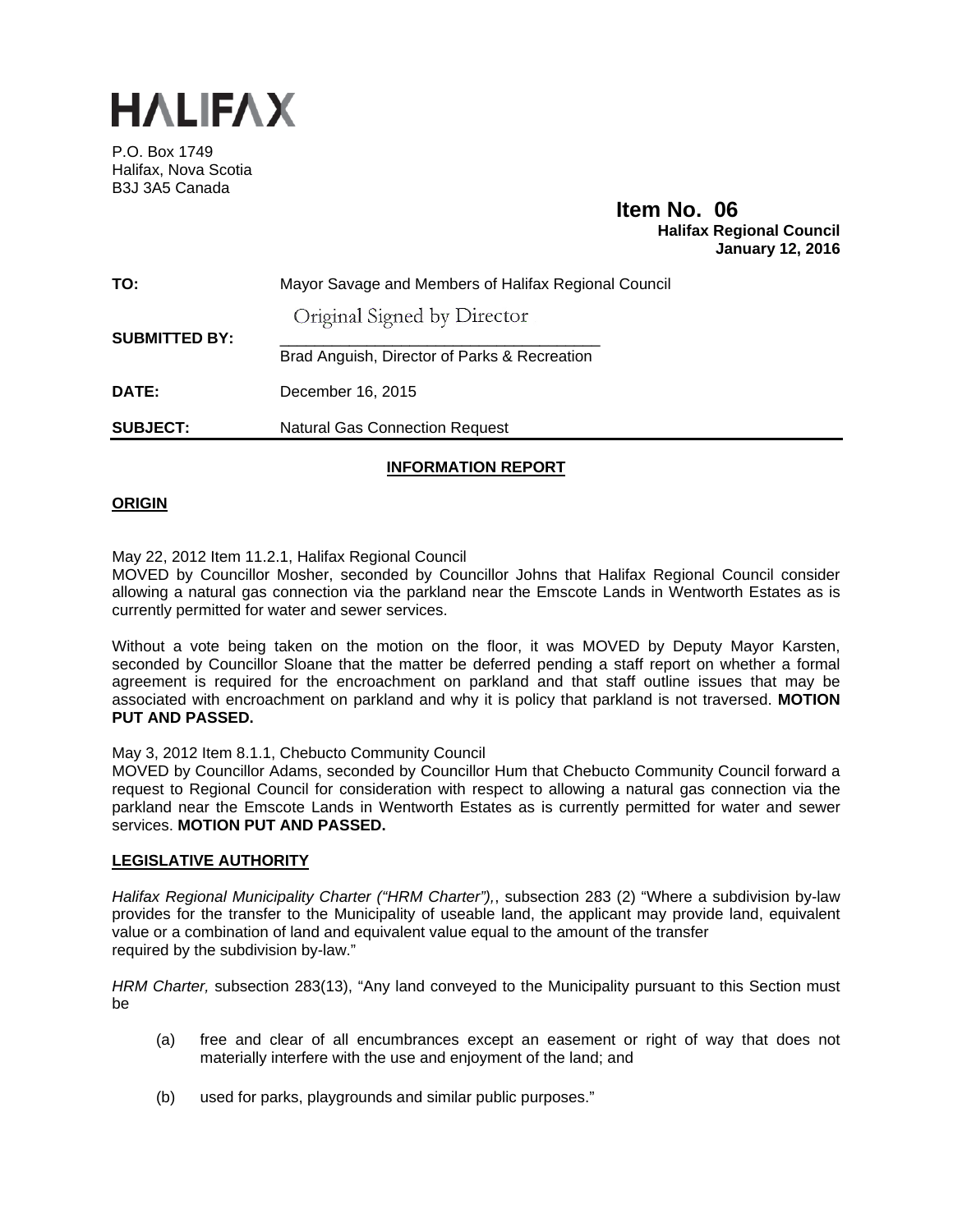*Regional Subdivision By-law* (*"Subdivision By-law"*)*,* 82 (3) "The park dedication may be in the form of land, cash or equivalent value or a combination of land, cash and equivalent value, as determined by the Development Officer, as follows:

- (a) land, where a deficiency in parkland exists;
- (b) cash, where sufficient parkland or recreation facilities are available;
- (c) site development, where sufficient parkland is available but a deficiency in recreation facilities exists; or
- (d) a combination of land, cash and site development, where the land dedication required by section 83 will result in more than sufficient parkland to serve the surrounding area."

*Subdivision By-law, clause 3 (k)* 

 (k) "Encumbrances" mean, for the purposes of park dedication, legal, environmental, or physical constraints on the property that may limit its use and management or present unreasonable development or remediation costs to the Municipality.

*Subdivision By-law,* clause 83 (1)(d) states "Where the park dedication is to be provided in the form of land, it shall:…

- (d) not include any engineering infrastructure except where the construction material and operational use in complementary to the parkland; and
- (e) at the time of conveyance to the Municipality be certified, in a form acceptable to the Municipality, as being free of all legal encumbrances".

#### **BACKGROUND**

#### *Bedford South Planning Context*

In 2002, Regional Council approved the Wentworth and Bedford South Secondary Plans (SPS's) which guide the development of a new community on the east side of Highway 102 and west of the Bedford Highway. The SPS includes objectives and policies pertaining to environmental protection, municipal services and land use. All development within the SPS is subject to the development agreement process.

On April 2, 2012, Chebucto Community Council approved a development agreement for 82 acres of the SPS area which enables a mix of residential unit types and approximately 8.1 hectares (20 acres) of park and open spaces lands. At the same meeting, Chebucto Community Council expressed concern with limitations to providing natural gas from Larry Uteck Boulevard to the proposed residential development because a connection may need to cross HRM parkland (Attachment 1). By way of motion, Community Council requested that consideration be given to allowing natural gas connections across parkland in this area.

On May 22, 2012, Regional Council deferred the natural gas line connection matter and requested further information from staff.

#### **DISCUSSION**

Since 2012, natural gas has been extended to the residential subdivision discussed above, and did not require connection across any HRM parkland. The extension occurred within the right-of-way of Starboard Drive and Fleetview Drive in May 2013. Consequently, there is no longer a need for a natural gas connection to cross HRM parkland and therefore, Regional Council no longer needs to consider whether to allow a natural gas connection over the parkland in Wentworth Estates.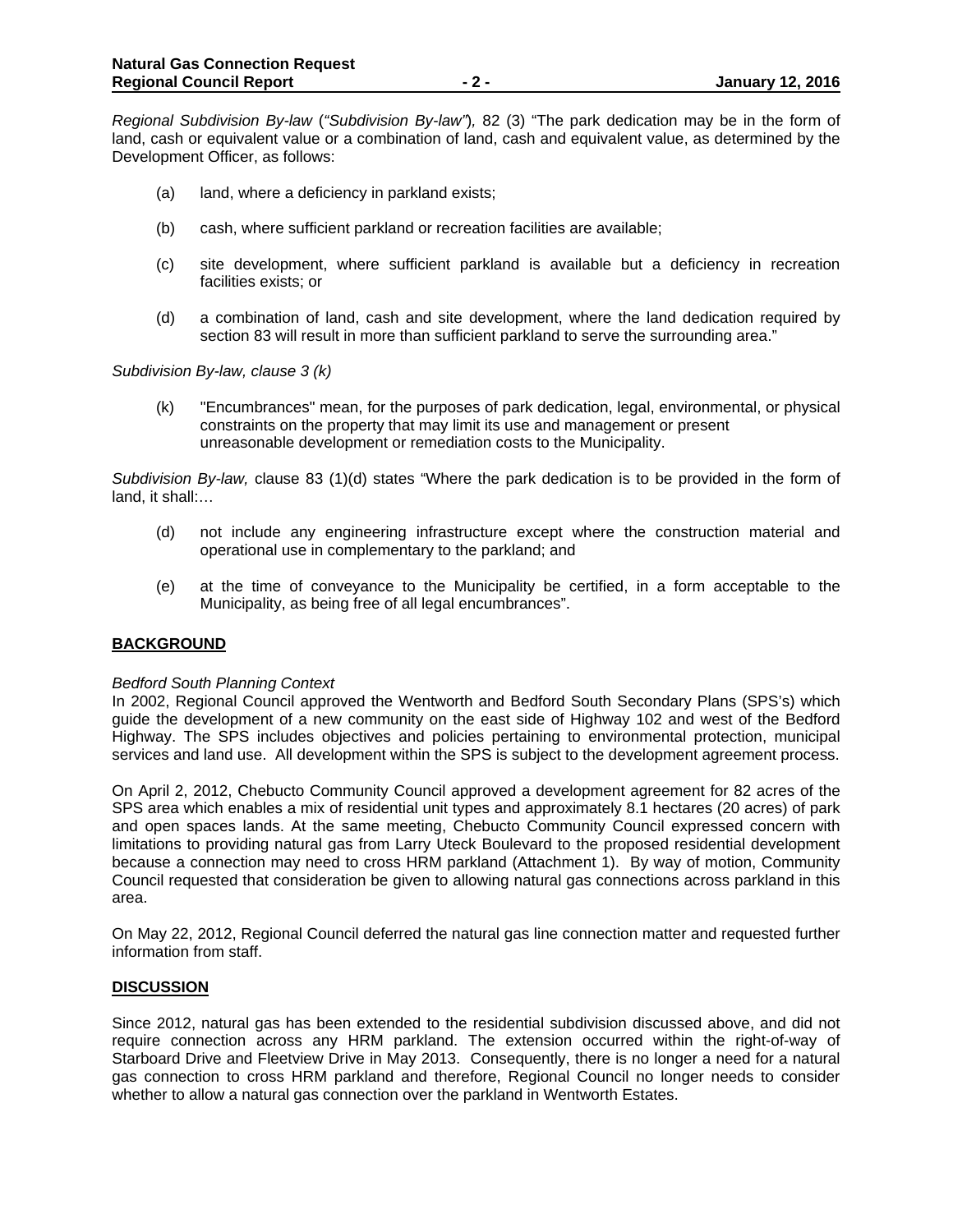However, the request from Regional Council also outlined some general questions, specifically:

- Whether formal agreement is required for the encroachment on parkland;
- Issues that may be associated with encroachment on parkland; and
- Why it is policy that parkland is not traversed.

#### **Formal Agreement/Parkland Policy**

A requirement for a formal agreement for the placement of natural gas lines on HRM parkland is related to the policy and authority to permit such an installation. Parkland that will be accepted as part of a subdivision cannot be traversed because of the requirements of the *HRM Charter* and *Subdivision Bylaw*, as outlined in the Legislative Authority section, which do not allow this to occur.

The *HRM Charter* requires that any lands to be conveyed to the Municipality for parkland dedication must be free and clear of encumbrances unless an easement or right of way does not materially interfere with the use and enjoyment of the land. The *Subdivision By-law* goes further and imposes two additional restrictions that, at the time of conveyance to the Municipality, it must be "free of all legal encumbrances" and must not include any engineering infrastructure unless the construction material and operational use is complementary to the parkland. In short, there cannot be an easement on parkland at the time of conveyance to the Municipality, including an easement for natural gas.

Once the land has been conveyed to the Municipality, the *HRM Charter* requires that parkland accepted as part of a subdivision must only be used for parks, playgrounds and similar public purposes. If the land is not required for these purposes, it may be sold but the proceeds must be used for the same purposes.

Whether a third party natural gas easement could cross parkland once it is accepted and owned by HRM would depend on whether Council determined that the easement would materially interfere with the use and enjoyment of the park. If the easement did materially interfere with the use and enjoyment of a park, then it would not be permissible under the legislation. Should Regional Council determine that an easement for infrastructure could be accommodated without interfering with the park use, Regional Council would need to approve the easement agreement as staff does not have that authority under the Transaction Policy.

In summary, consideration of natural gas connections through parkland is not permitted at the time the Municipality accepts parkland due to the provisions of the *HRM Charter* and *Subdivision By-law*. Once it is accepted, the parkland may only be used for parks, playgrounds and similar public purposes and any easement Council grants on parkland cannot materially interfere with these uses.

#### **Issues with Encroachment on Parkland**

Challenges with the installation of natural gas pipelines on HRM parkland are multi-faceted. These include:

- HRM land being encumbered by a third party infrastructure for which HRM has limited experience
- Restrictions on use of the parkland as a result of the infrastructure
- Legislation requirements that parkland may only be used for public purposes
- Limitations on HRM's ability to make changes to the parkland including installing parkland infrastructure
- Safety concerns and increased liability related to natural gas leaks

One of the main purposes of the street right of way is to convey utilities and, as a result, they are designed to accommodate various types of infrastructure and mitigate concerns. As a result, installation of private infrastructure primarily occurs in the street right of way, so as to not restrict public use of HRM parkland.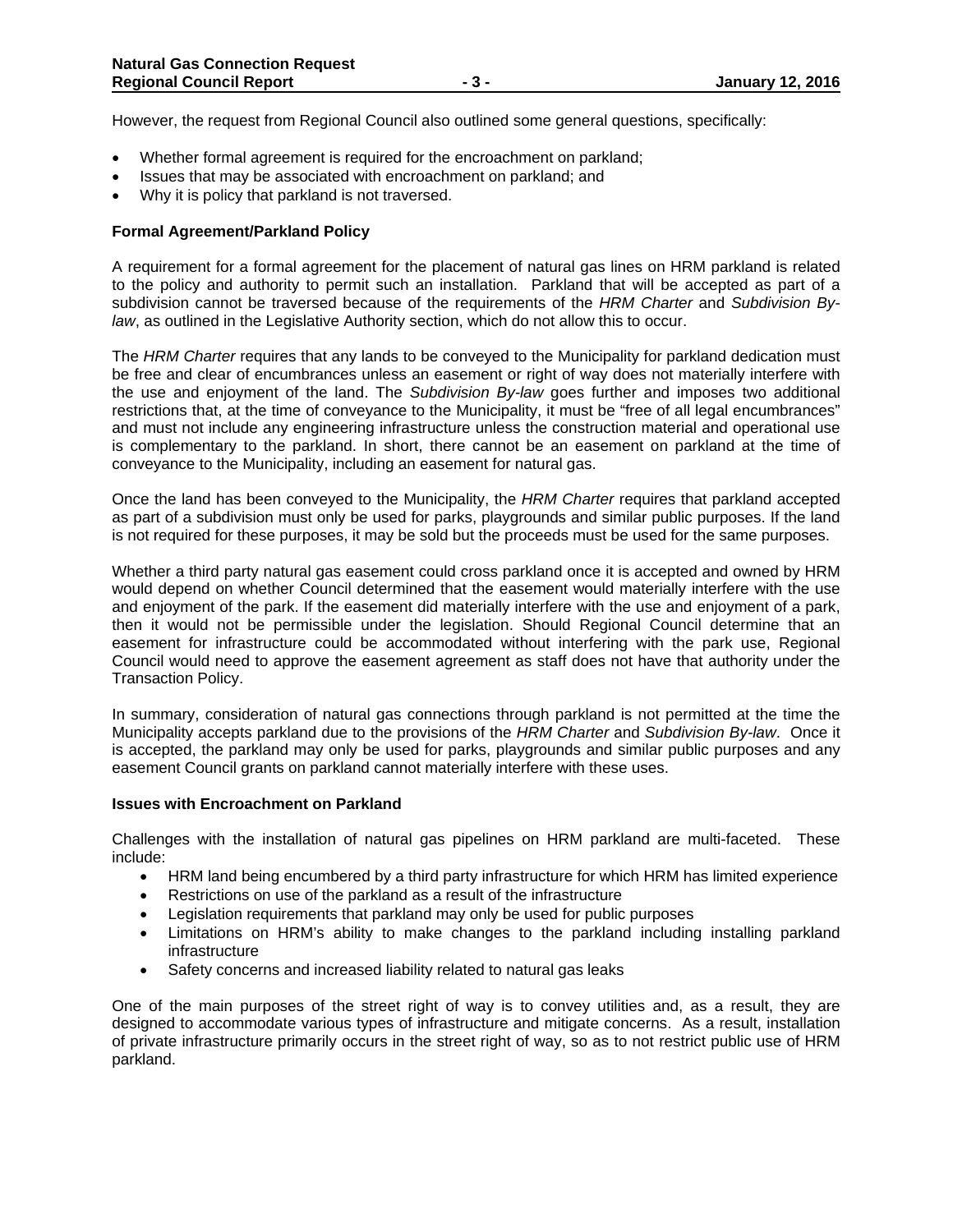#### **FINANCIAL IMPLICATIONS**

None

#### **COMMUNITY ENGAGEMENT**

No community consultation was completed for this report. However, public consultation was conducted for the development of the property for which the initial request was received.

## **ATTACHMENTS**

Attachment 1: Location Map

A copy of this report can be obtained online at http://www.halifax.ca/council/agendasc/cagenda.php then choose the appropriate meeting date, or by contacting the Office of the Municipal Clerk at 902.490.4210, or Fax 902.490.4208.

Report Prepared by: Denise Schofield, Manager, Program Support Services, 902.490.6252